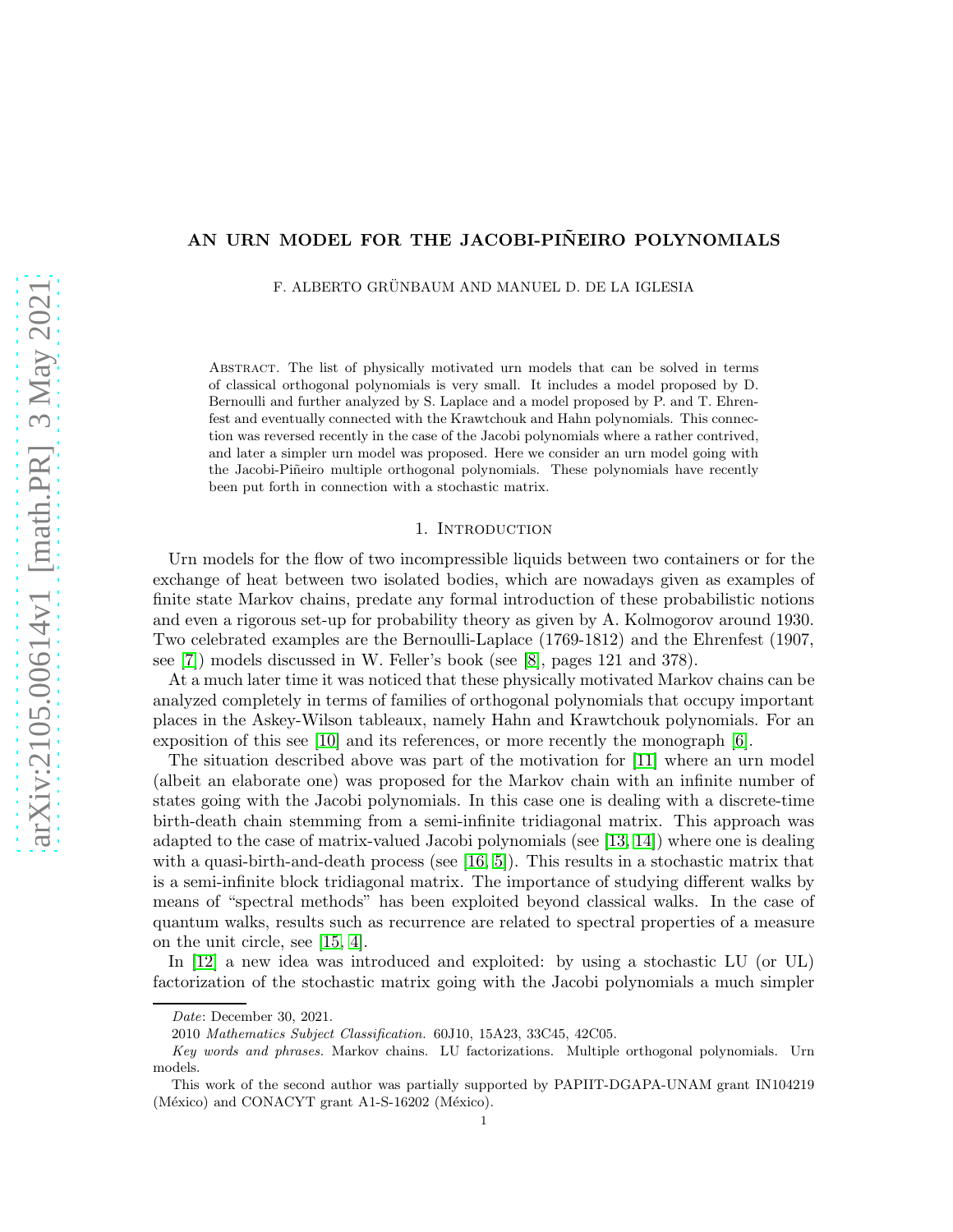model than the one in [\[11\]](#page-9-4) was put forward. This idea has been adapted to other situations such as multivariate orthogonal polynomials (see [\[9\]](#page-9-12)).

The purpose of this paper is to use the approach in [\[12\]](#page-9-11) to give an urn model associated to the Jacobi-Piñeiro polynomials. They originate in [\[18\]](#page-9-13) and give a basic example of so-called multiple orthogonal polynomials. For references on this kind of polynomials the reader can consult [\[18,](#page-9-13) [17,](#page-9-14) [1,](#page-9-15) [2\]](#page-9-16). These are polynomials in one variable indexed by two non-negative indices  $(n_1, n_2)$ . They give rise to a family of polynomials indexed by one non-negative index  $n$  (see Proposition 9 of [\[3\]](#page-9-17)) and these polynomials satisfy a higher-order recursion relation. The fact that this gives rise to a stochastic matrix has been recently pointed out in [\[3\]](#page-9-17).

#### 2. Stochastic LU factorization of the stochastic matrix

Let  $\{X_t : t = 0, 1, \ldots\}$  be the Markov chain on  $\mathbb{Z}_{\geq 0}$  with transition probability matrix given by the stochastic matrix  $P_{II}$  which appears in Corollary 7 of [\[3\]](#page-9-17). Here we will denote by  $P$  this matrix, which is associated with the type II Jacobi-Piñeiro multiple orthogonal polynomials. We also denote by  $a_n, b_n, c_{n+1}, d_{n+2}, n \geq 0$ , the corresponding transition probabilities given by

$$
a_n = \mathbb{P}(X_{t+1} = n+1 | X_t = n), \quad n \ge 0,
$$
  
\n
$$
b_n = \mathbb{P}(X_{t+1} = n | X_t = n), \quad n \ge 0,
$$
  
\n
$$
c_n = \mathbb{P}(X_{t+1} = n-1 | X_t = n), \quad n \ge 1,
$$
  
\n
$$
d_n = \mathbb{P}(X_{t+1} = n-2 | X_t = n), \quad n \ge 2.
$$
\n(2.1)

<span id="page-1-1"></span>Therefore  $P$  is the semi-infinite banded matrix given by

<span id="page-1-0"></span>
$$
P = \begin{pmatrix} b_0 & a_0 & 0 & & & \\ c_1 & b_1 & a_1 & 0 & & \\ d_2 & c_2 & b_2 & a_2 & 0 & \\ 0 & d_3 & c_3 & b_3 & a_3 & \\ & & & & & & \ddots & \ddots & \ddots \end{pmatrix} .
$$
 (2.2)

A diagram of the transitions between the states is given by



Following [\[3\]](#page-9-17), P depends on three parameters  $\alpha$ ,  $\beta$  and  $\gamma$ , and it is stochastic if and only if  $\alpha, \beta, \gamma > -1, \alpha \neq \beta$  and  $|\alpha - \beta| < 1$  (although the case  $\alpha = \beta$  is allowed too, as we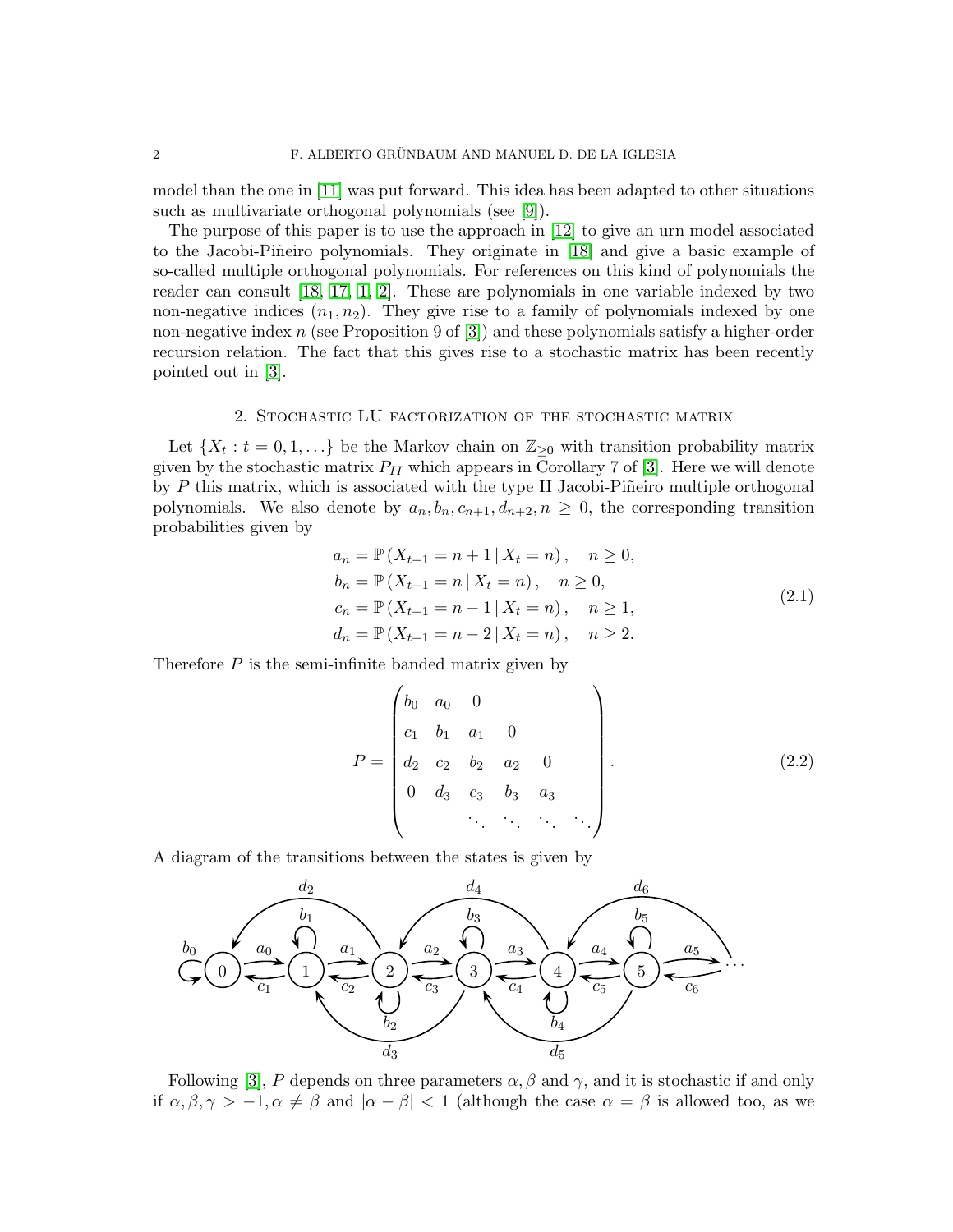will see below). The matrix  $P(2.2)$  $P(2.2)$  admits a *stochastic* LU factorization, as in [\[12\]](#page-9-11), of the form

<span id="page-2-0"></span>
$$
P = P_L P_U = \begin{pmatrix} s_0 & 0 & & & & & \\ r_1 & s_1 & 0 & & & & \\ t_2 & r_2 & s_2 & 0 & & & \\ 0 & t_3 & r_3 & s_3 & 0 & & \\ & & & & & & & \\ & & & & & & & \end{pmatrix} \begin{pmatrix} y_0 & x_0 & 0 & & & & \\ 0 & y_1 & x_1 & 0 & & & \\ & & & & & & & \\ & & & & & & & \ddots & \\ & & & & & & & & \ddots & \\ & & & & & & & & \end{pmatrix}, \qquad (2.3)
$$

where, for  $n \geq 0$ , we have

<span id="page-2-1"></span>
$$
x_{2n} = \frac{2n + \gamma + 1}{3n + \alpha + \gamma + 2}, \quad y_{2n} = \frac{n + \alpha + 1}{3n + \alpha + \gamma + 2},
$$
  
\n
$$
x_{2n+1} = \frac{2n + \gamma + 2}{3n + \beta + \gamma + 3}, \quad y_{2n+1} = \frac{n + \beta + 1}{3n + \beta + \gamma + 3},
$$
  
\n
$$
t_{2n} = \frac{n(n + \alpha - \beta)}{(3n + \alpha + \gamma)(3n + \alpha + \gamma + 1)}, \quad s_{2n} = \frac{(2n + \alpha + \gamma + 1)(2n + \beta + \gamma + 1)}{(3n + \alpha + \gamma + 1)(3n + \beta + \gamma + 1)},
$$
  
\n
$$
t_{2n+1} = \frac{n(n + \beta - \alpha)}{(3n + \beta + \gamma + 1)(3n + \beta + \gamma + 2)}, \quad s_{2n+1} = \frac{(2n + \alpha + \gamma + 2)(2n + \beta + \gamma + 2)}{(3n + \alpha + \gamma + 3)(3n + \beta + \gamma + 2)},
$$
  
\n(2.5)

<span id="page-2-3"></span>and

<span id="page-2-2"></span>
$$
r_{2n} = \frac{n(2n + \beta + \gamma)}{(3n + \alpha + \gamma)(3n + \alpha + \gamma + 1)} + \frac{n(2n + \alpha + \gamma + 1)}{(3n + \alpha + \gamma + 1)(3n + \beta + \gamma + 1)},
$$
  

$$
r_{2n+1} = \frac{n(2n + \alpha + \gamma + 1)}{(3n + \beta + \gamma + 1)(3n + \beta + \gamma + 2)} + \frac{(n + 1)(2n + \beta + \gamma + 2)}{(3n + \alpha + \gamma + 3)(3n + \beta + \gamma + 2)}.
$$
 (2.6)

Notice that all the coefficients are nonnegative,  $x_n + y_n = 1$  and  $t_n + s_n + r_n = 1$  for  $n \ge 0$ , i.e. the matrices  $P_L$  and  $P_U$  are stochastic. Observe that the factor  $P_U$  is a pure-birth chain on  $\mathbb{Z}_{\geq 0}$  with diagram



while  $P_L$  is a pure-death chain on  $\mathbb{Z}_{\geq 0}$  with absorbing state at 0 with diagram

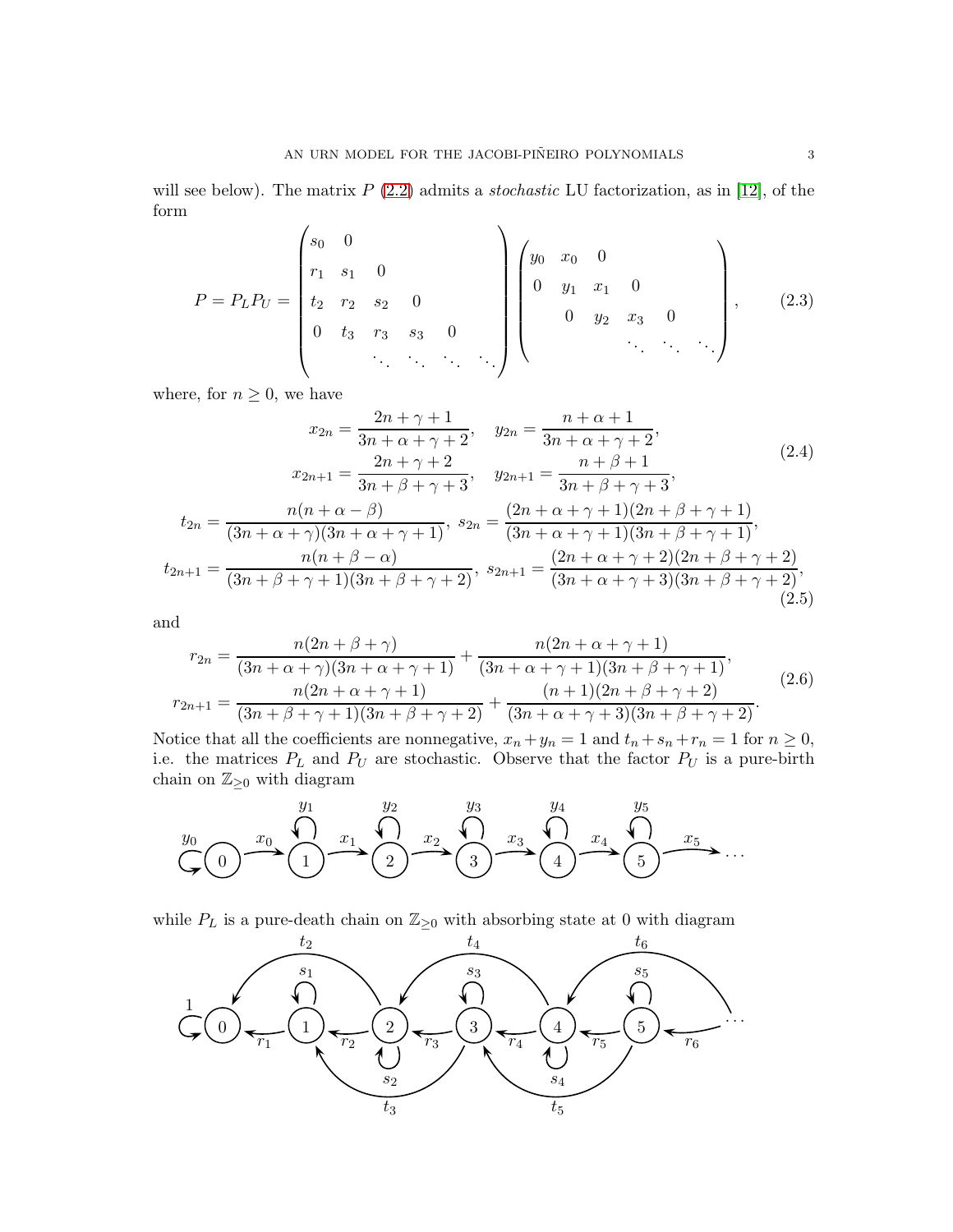The factorization [\(2.3\)](#page-2-0) gives the following relations among all coefficients

$$
a_n = s_n x_n, \quad n \ge 0
$$
  
\n
$$
b_n = r_n x_{n-1} + s_n y_n, \quad n \ge 1, \quad b_0 = s_0 y_0,
$$
  
\n
$$
c_n = r_n y_{n-1} + t_n x_{n-2}, \quad n \ge 2, \quad c_1 = r_1 y_0,
$$
  
\n
$$
c_n = t_n y_{n-2}, \quad n \ge 2,
$$
\n
$$
(2.7)
$$

<span id="page-3-3"></span>which is an alternative way of writing the transition probabilities appearing in Corollary 7 of [\[3\]](#page-9-17). Now we can see from the coefficients in  $(2.4)$ – $(2.6)$  that the case  $\alpha = \beta$  can be allowed (although it may be exceptional in terms of the Jacobi-Piñeiro polynomials).

In [\[3\]](#page-9-17) one finds a different matrix  $P_I$  going with the type I Jacobi-Piñeiro polynomials. Its shape is given as that of the transpose of the one in [\(2.2\)](#page-1-0). The methods and models used here for  $P_{II}$  can be easily extended to the matrix  $P_I$ .

## 3. The urn model

<span id="page-3-0"></span>In this section we assume  $\alpha = 1/M, \beta = 1/N, \gamma \ge 0, M, N, \gamma \in \mathbb{Z}_{>0}$ . The condition  $|\alpha - \beta| < 1$  is now equivalent to  $|M - N| < MN$ . After this substitution we have that the coefficients in [\(2.4\)](#page-2-1), [\(2.5\)](#page-2-3) and [\(2.6\)](#page-2-2) are given, for  $n \geq 0$ , by

$$
x_{2n} = \frac{M(2n + \gamma + 1)}{3Mn + M\gamma + 2M + 1}, \quad y_{2n} = \frac{M(n + 1) + 1}{3Mn + M\gamma + 2M + 1},
$$
  
\n
$$
x_{2n+1} = \frac{N(2n + \gamma + 2)}{3Nn + N\gamma + 3N + 1}, \quad y_{2n+1} = \frac{N(n + 1) + 1}{3Nn + N\gamma + 3N + 1},
$$
  
\n
$$
t_{2n} = \frac{Mn(MNn + N - M)}{N(3Mn + M\gamma + 1)(3Mn + M\gamma + M + 1)},
$$
  
\n
$$
s_{2n} = \frac{(2Mn + M\gamma + M + 1)(2Nn + N\gamma + N + 1)}{(3Mn + M\gamma + M + 1)(3Nn + N\gamma + N + 1)},
$$
  
\n
$$
t_{2n+1} = \frac{Nn(MNn + M - N)}{M(3Nn + N\gamma + N + 1)(3Nn + N\gamma + 2N + 1)},
$$
  
\n
$$
s_{2n+1} = \frac{(2Mn + M\gamma + 2M + 1)(2Nn + N\gamma + 2N + 1)}{(3Mn + M\gamma + 3M + 1)(3Nn + N\gamma + 2N + 1)},
$$
  
\n(3.2)

<span id="page-3-2"></span><span id="page-3-1"></span>and

$$
r_{2n} = \frac{M^2 n (2Nn + N\gamma + 1)}{N(3Mn + M\gamma + 1)(3Mn + M\gamma + M + 1)} + \frac{Nn (2Mn + M\gamma + M + 1)}{(3Mn + M\gamma + M + 1)(3Nn + N\gamma + N + 1)},
$$
  

$$
r_{2n+1} = \frac{N^2 n (2Mn + M\gamma + M + 1)}{M(3Nn + N\gamma + N + 1)(3Nn + N\gamma + 2N + 1)} + \frac{M(n+1)(2Nn + N\gamma + 2N + 1)}{(3Mn + M\gamma + 3M + 1)(3Nn + N\gamma + 2N + 1)}.
$$
  
(3.3)

Consider the LU factorization  $P = P_L P_U$  [\(2.3\)](#page-2-0) where the entries of  $P_L$  and  $P_U$  are given in [\(3.1\)](#page-3-0), [\(3.2\)](#page-3-1) and [\(3.3\)](#page-3-2). Each one of these matrices  $P<sub>L</sub>$  and  $P<sub>U</sub>$  will give rise to an experiment in terms of an urn model, which we call Experiment 1 and Experiment 2,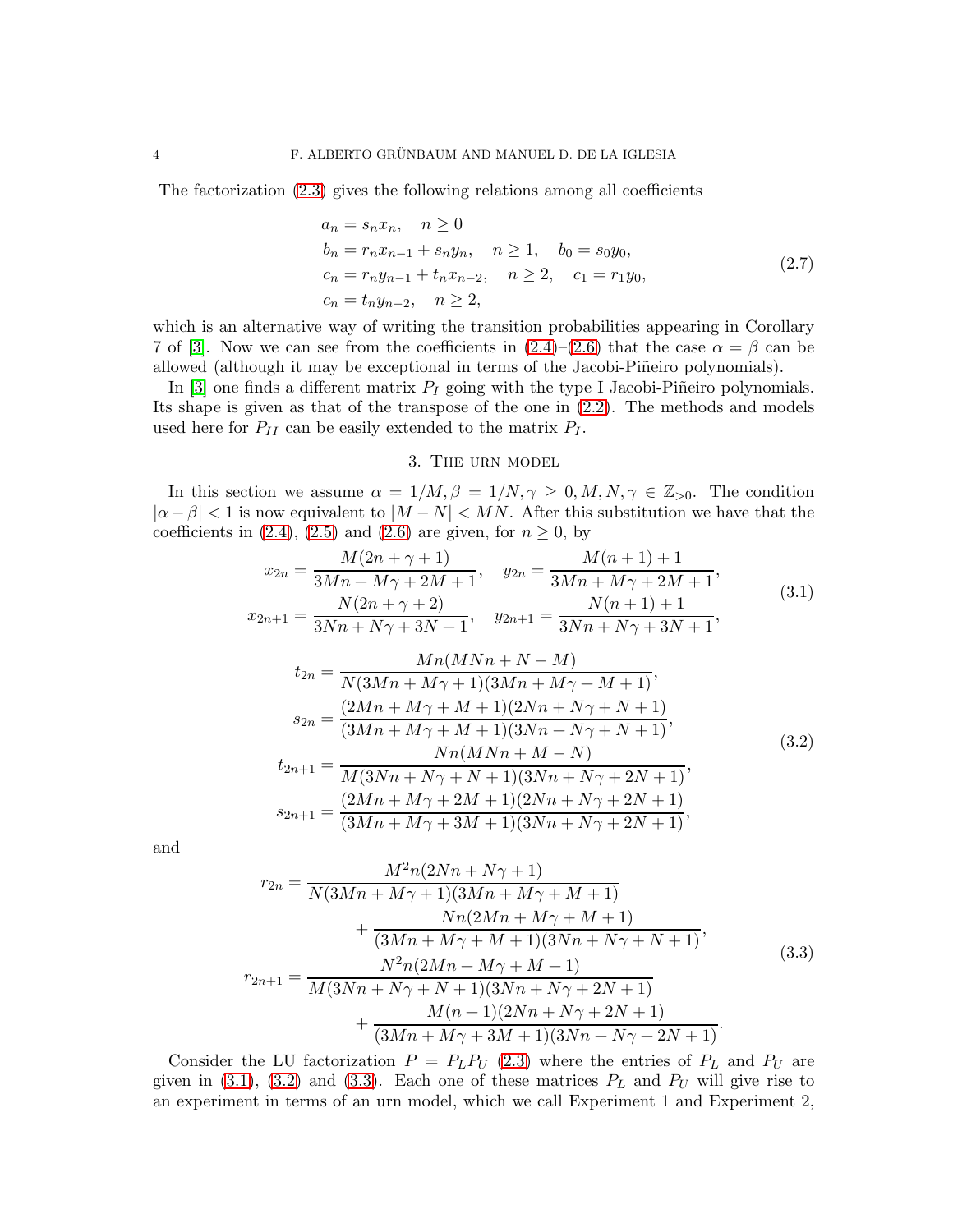respectively. At times  $t = 0, 1, 2, \ldots$  an urn A contains m blue balls and this determines the state of our Markov chain at that time. Additionally, for Experiment 1, we will have two other urns, one painted in blue, which we call B, and the other one painted in red, which we call R. These auxiliary urns are initially empty and will be emptied after their use in going from one time step to the next. All the urns sit in a bath consisting of an infinite number of blue and red balls. These urns are not used in Experiment 2.

Let us consider first the (slighty simpler) Experiment 2 (for  $P_U$ ), and let us call this chain  $\{X_t^{(2)}, t = 0, 1, \ldots\}$ . Assume that urn A contains m blue balls  $(m \ge 0)$  at time 0 (i.e.  $X_0^{(2)} = m$ ). Consider first the case where m is even and write  $m = 2n, n \ge 0$ . Remove all the balls from urn A and place in A  $M(2n + \gamma + 1)$  blue balls and  $M(n + 1) + 1$  red balls from the bath. Draw one ball from urn A at random with the uniform distribution. We have two possibilities:

• If we get a blue ball then we remove into the bath or add from the bath balls until we have  $m + 1 = 2n + 1$  blue balls in urn A and start over. Therefore

$$
\mathbb{P}\left(X_1^{(2)} = 2n + 1 \mid X_0^{(2)} = 2n\right) = \frac{M(2n + \gamma + 1)}{3Mn + M\gamma + 2M + 1}.
$$

Observe that this probability is given by  $x_{2n}$  in [\(3.1\)](#page-3-0).

• If we get a red ball then we remove into the bath or add from the bath balls until we have  $m = 2n$  blue balls in urn A and start over. Therefore

$$
\mathbb{P}\left(X_1^{(2)} = 2n \mid X_0^{(2)} = 2n\right) = \frac{M(n+1)+1}{3Mn + M\gamma + 2M + 1}.
$$

Observe that this probability is given by  $y_{2n}$  in [\(3.1\)](#page-3-0).

Consider now the case where m is odd and write  $m = 2n + 1, n \ge 0$ . Remove all the balls from urn A and place in A  $N(2n + \gamma + 2)$  blue balls and  $N(n + 1) + 1$  red balls from the bath. Draw one ball from urn A at random with the uniform distribution. We have two possibilities:

• If we get a blue ball then we remove into the bath or add from the bath balls until we have  $m + 1 = 2n + 2$  blue balls in urn A and start over. Therefore

$$
\mathbb{P}\left(X_1^{(2)} = 2n + 2 | X_0^{(2)} = 2n + 1\right) = \frac{N(2n + \gamma + 2)}{3Nn + N\gamma + 3N + 1}.
$$

Observe that this probability is given by  $x_{2n+1}$  in [\(3.1\)](#page-3-0).

• If we get a red ball then we remove into the bath or add from the bath balls until we have  $m = 2n + 1$  blue balls in urn A and start over. Therefore

$$
\mathbb{P}\left(X_1^{(2)} = 2n + 1 \mid X_0^{(2)} = 2n + 1\right) = \frac{N(n+1) + 1}{3Nn + N\gamma + 3N + 1}.
$$

Observe that this probability is given by  $y_{2n+1}$  in [\(3.1\)](#page-3-0).

Now we describe Experiment 1 (for  $P_L$ ), and let us call this chain  $\{X_t^{(1)}, t = 0, 1, \ldots\}$ . Recall that now we will use two auxiliary urns B and R which are initially empty and will be emptied after their use in each time step. Assume that urn A contains  $m$  blue balls  $(m \geq 0)$  at time 0. Consider first the case where m is even and write  $m = 2n, n \geq 1$ (the state 0 is absorbing). Remove all balls from urn A and place in A  $Mn$  blue balls and  $2Mn + M\gamma + M + 1$  red balls from the bath. In urn B we place  $MNn + N - M$  blue balls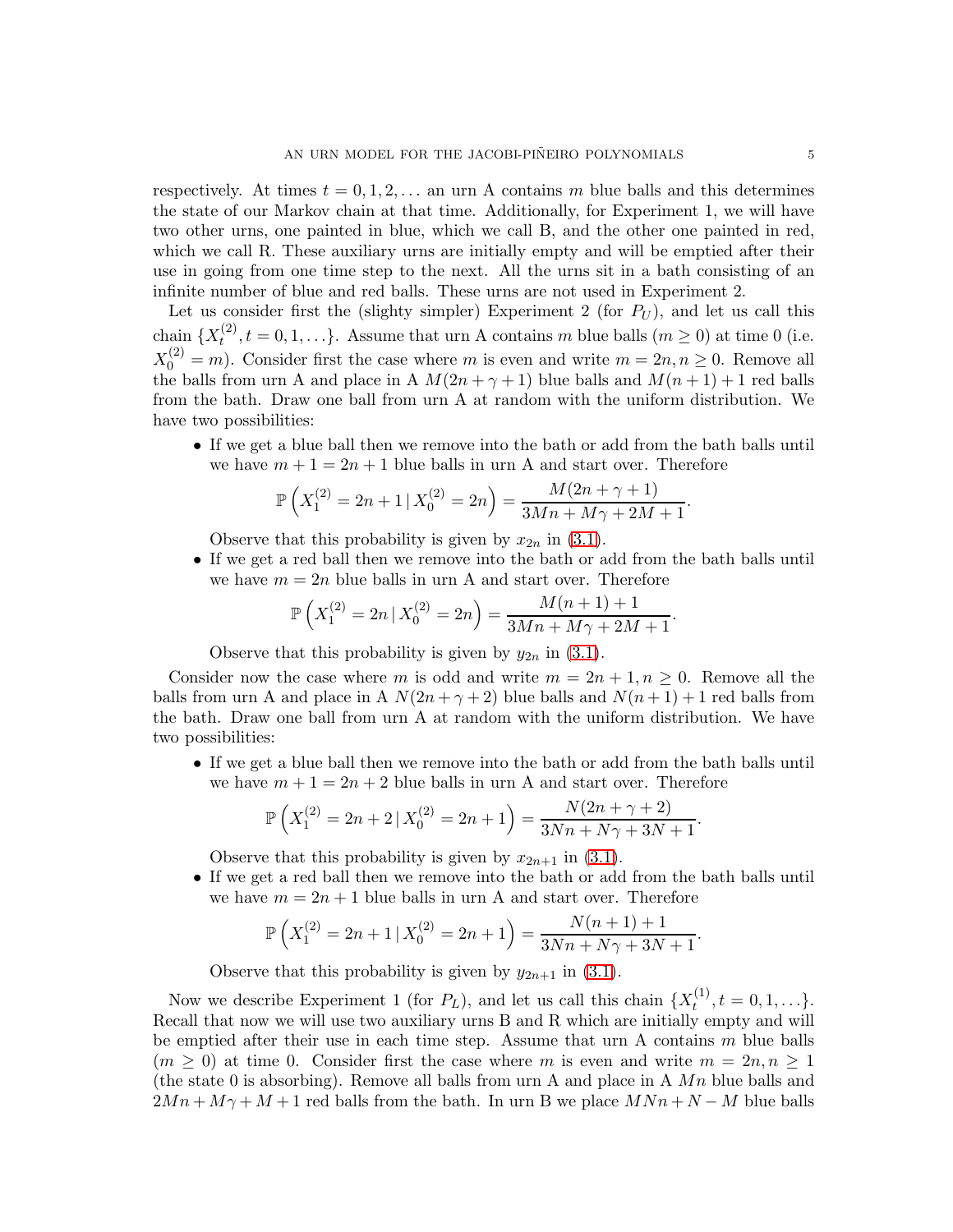and  $M(2Nn + N\gamma + 1)$  red balls. In urn R we place Nn blue balls and  $2Nn + N\gamma + N + 1$ red balls. Draw one ball from urn A at random with the uniform distribution. If we get a blue ball then we go to urn B and draw a ball, while if we get a red ball then we go urn R and draw a ball. We have three possibilities:

• If we get two blue balls in a row, i.e. one from urn A and then one from urn B, then we remove into the bath or add from the bath balls until we have  $m - 2 = 2n - 2$ blue balls in urn A and start over. Therefore

$$
\mathbb{P}\left(X_1^{(1)} = 2n - 2 | X_0^{(1)} = 2n\right) = \frac{Mn}{3Mn + M\gamma + M + 1} \cdot \frac{MNn + N - M}{N(3Mn + M\gamma + 1)}.
$$

Observe that this probability is given by  $t_{2n}$  in [\(3.2\)](#page-3-1).

• If we get two red balls in a row, i.e. one from urn A and then one from urn R, then we remove into the bath or add from the bath balls until we have  $m = 2n$ blue balls in urn A and start over. Therefore

$$
\mathbb{P}\left(X_1^{(1)} = 2n \mid X_0^{(1)} = 2n\right) = \frac{2Mn + M\gamma + M + 1}{3Mn + M\gamma + M + 1} \cdot \frac{2Nn + N\gamma + N + 1}{3Nn + N\gamma + N + 1}.
$$

Observe that this probability is given by  $s_{2n}$  in [\(3.2\)](#page-3-1).

• If we get either a blue and a red ball or a red and a blue ball then we remove into the bath or add from the bath balls until we have  $m-1=2n-1$  blue balls in urn A and start over. Therefore

$$
\mathbb{P}\left(X_1^{(1)} = 2n - 1 | X_0^{(1)} = 2n\right) = \frac{Mn}{3Mn + M\gamma + M + 1} \cdot \frac{M(2Nn + N\gamma + 1)}{N(3Mn + M\gamma + 1)} + \frac{2Mn + M\gamma + M + 1}{3Mn + M\gamma + M + 1} \cdot \frac{Nn}{3Nn + N\gamma + N + 1}.
$$

Observe that this probability is given by  $r_{2n}$  in [\(3.3\)](#page-3-2).

Consider now the case where m is odd and write  $m = 2n + 1, n \ge 1$  (the simpler case  $m = 1$  will be treated separately). Remove all balls from urn A and place in urn A  $Nn$  blue balls and  $2Nn + N\gamma + 2N + 1$  red balls from the bath. In urn B we place  $MNn + M - N$ blue balls and  $N(2Mn + M\gamma + M + 1)$  red balls. In urn R we place  $M(n + 1)$  blue balls and  $2Mn + M\gamma + 2M + 1$  red balls. Draw one ball from urn A at random with the uniform distribution. If we get a blue ball then we go to urn B and draw a ball, while if we get a red ball then we go urn R and draw a ball. Again, we have three possibilities:

• If we get two blue balls in a row, i.e. one from urn A and then one from urn B, then we remove into the bath or add from the bath balls until we have  $m-2=2n-1$ blue balls in urn A and start over. Therefore

$$
\mathbb{P}\left(X_1^{(1)} = 2n - 1 | X_0^{(1)} = 2n + 1\right) = \frac{Nn}{3Nn + N\gamma + 2N + 1} \cdot \frac{M N n + M - N}{M(3Nn + N\gamma + N + 1)}.
$$

Observe that this probability is given by  $t_{2n+1}$  in [\(3.2\)](#page-3-1).

• If we get two red balls in a row, i.e. one from urn A and then one from urn R, then we remove into the bath or add from the bath balls until we have  $m = 2n + 1$ blue balls in urn A and start over. Therefore

$$
\mathbb{P}\left(X_1^{(1)} = 2n + 1 \mid X_0^{(1)} = 2n + 1\right) = \frac{2Nn + N\gamma + 2N + 1}{3Nn + N\gamma + 2N + 1} \cdot \frac{2Mn + M\gamma + 2M + 1}{3Mn + M\gamma + 3M + 1}.
$$

Observe that this probability is given by  $s_{2n+1}$  in [\(3.2\)](#page-3-1).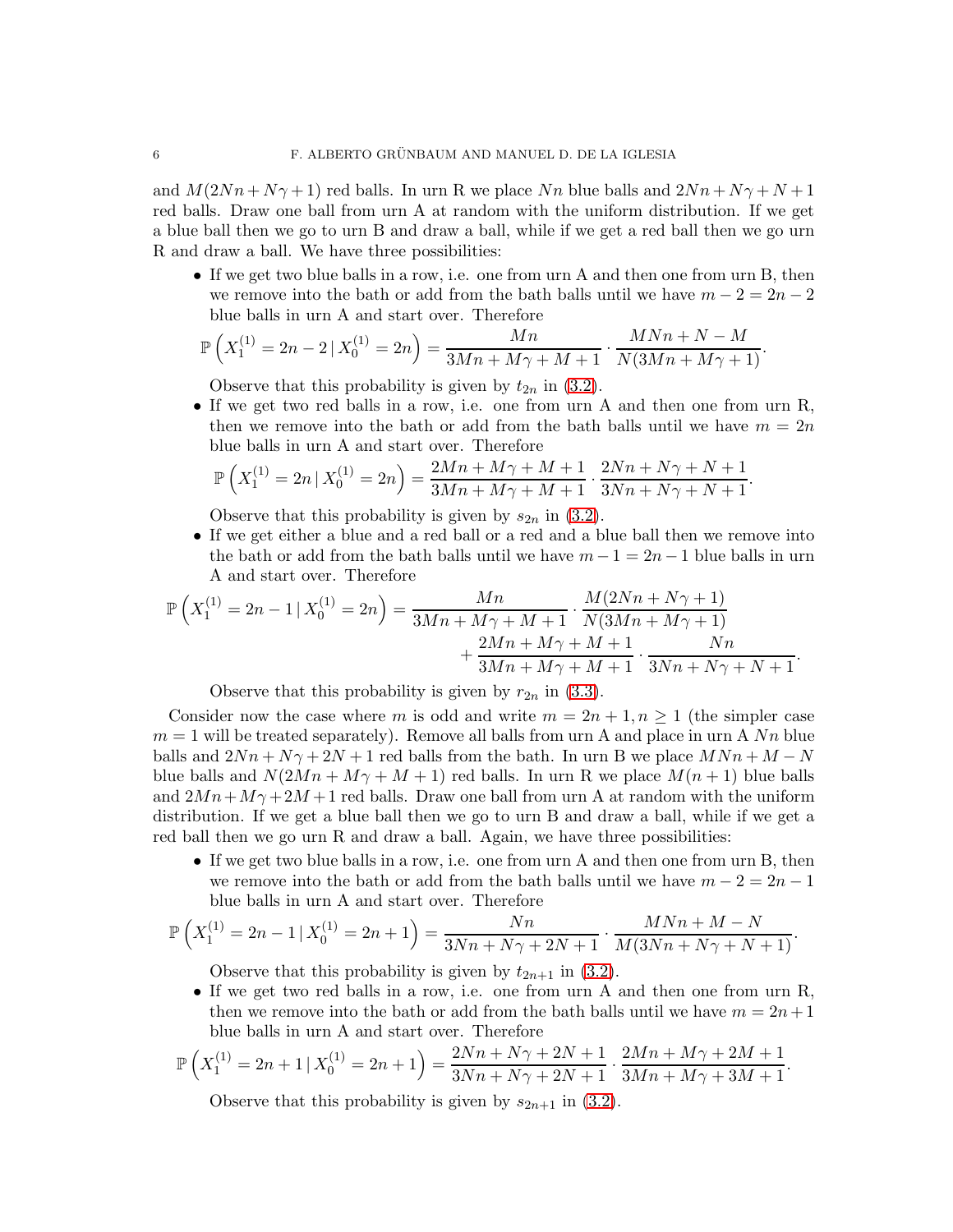• If we get either a blue and a red ball or a red and a blue ball then we remove into the bath or add from the bath balls until we have  $m - 1 = 2n$  blue balls in urn A and start over. Therefore

$$
\mathbb{P}\left(X_1^{(1)} = 2n \mid X_0^{(1)} = 2n + 1\right) = \frac{Nn}{3Nn + N\gamma + 2N + 1} \cdot \frac{N(2Mn + M\gamma + M + 1)}{M(3Nn + N\gamma + N + 1)} + \frac{2Nn + N\gamma + 2N + 1}{3Nn + N\gamma + 2N + 1} \cdot \frac{M(n+1)}{3Mn + M\gamma + 3M + 1}.
$$

Observe that this probability is given by  $r_{2n+1}$  in [\(3.3\)](#page-3-2).

For the case  $m = 1$  we only need to place in urn A M blue balls and  $M\gamma + 2M + 1$  red balls and draw one ball at random. If we get a blue ball (with probability  $r_1$  in [\(3.3\)](#page-3-2)) then we remove all balls from urn A and stop (since the state 0 is absorbing). If we get a red ball (with probability  $s_1$  in [\(3.2\)](#page-3-1)) then we leave only 1 blue ball in urn A and start over.

The urn model going with P (on  $\mathbb{Z}_{\geq 0}$ ) is obtained by repeatedly alternating Experiments 1 and 2 in that order (see Figures [1](#page-7-0) and [2](#page-8-0) below, included here for the benefit of the reader). If we first perform Experiment 1 (for  $m = 2n$ ) we will end up with an urn with  $2n-2, 2n-1$ or 2n blue balls. Now we perform Experiment 2 starting with  $2n - 2$ ,  $2n - 1$  or  $2n$  blue balls, in which case we may end with either  $2n - 1$  or  $2n - 2$  blue balls in the first case, 2n or  $2n-1$  blue balls in the second case and  $2n+1$  or  $2n$  blue balls in the final third case. The situation is similar if we start with  $m = 2n + 1$ . We first perform Experiment 1 and we will end up with an urn with  $2n - 1$ ,  $2n$  or  $2n + 1$  blue balls. Now we perform Experiment 2 starting with  $2n-1$ ,  $2n$  or  $2n+1$  blue balls, in which case we may end with either  $2n$  or  $2n-1$  blue balls in the first case,  $2n+1$  or  $2n$  blue balls in the second case and  $2n + 2$  or  $2n + 1$  blue balls in the final third case. The combination of possibilities of these six cases yields the transition probabilities in  $(2.1)$  (see also  $(2.7)$ ).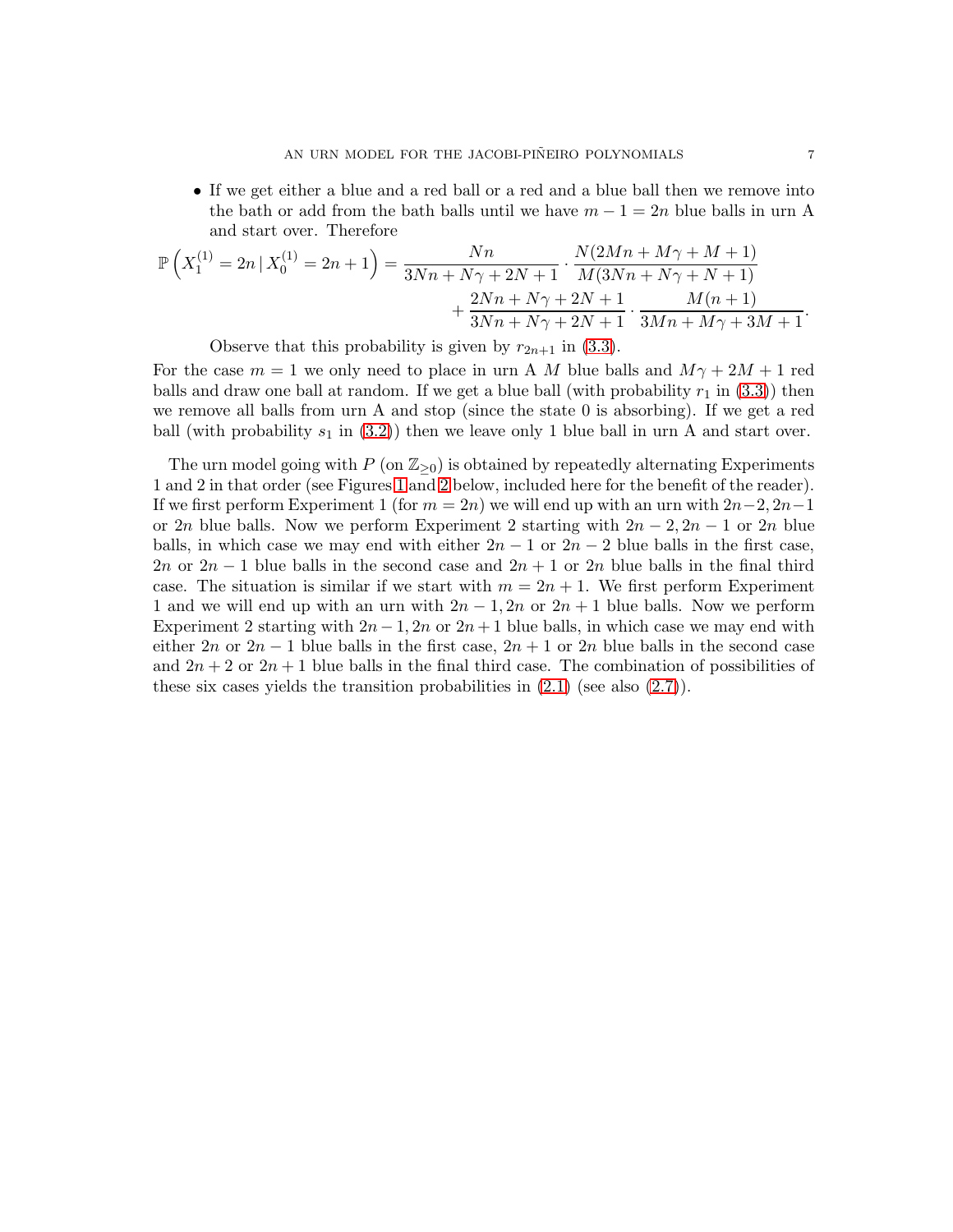

<span id="page-7-0"></span>FIGURE 1. A schematic of Experiments 1 and 2. The boxed regions represent the state or urn with B and R. indicating the number of blue or red balls, respectively, contained within the urn. When <sup>a</sup> ball is drawn froman urn, this is indicated by  $B_1^{\text{Draw}}$  or  $R_1^{\text{Draw}}$ . The initial state is  $B_{2n}$ .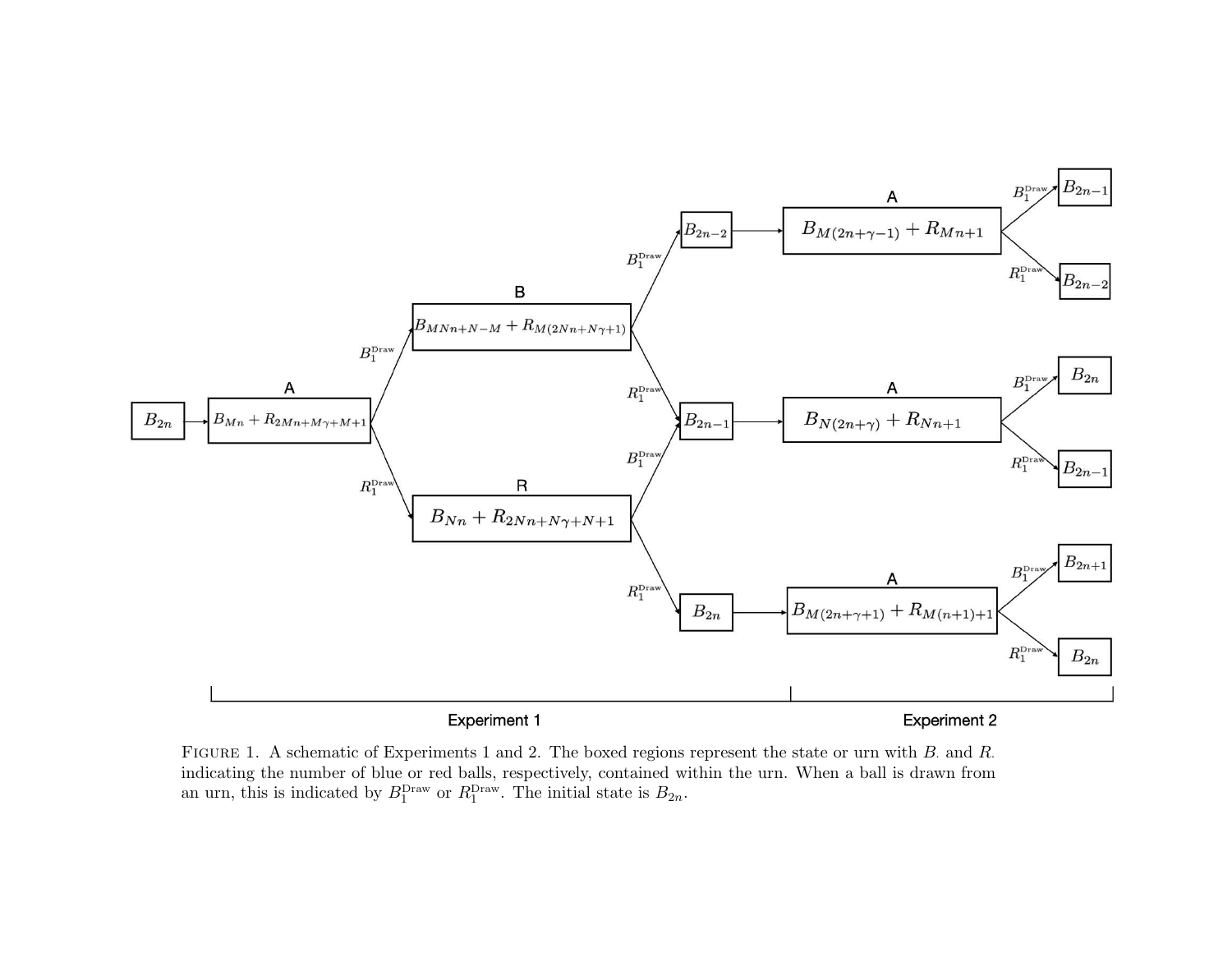

<span id="page-8-0"></span>FIGURE 2. A schematic of Experiments 1 and 2. The boxed regions represent the state or urn with B and R. indicating the number of blue or red balls, respectively, contained within the urn. When <sup>a</sup> ball is drawn froman urn, this is indicated by  $B_1^{\text{Draw}}$  or  $R_1^{\text{Draw}}$ . The initial state is  $B_{2n+1}$ .